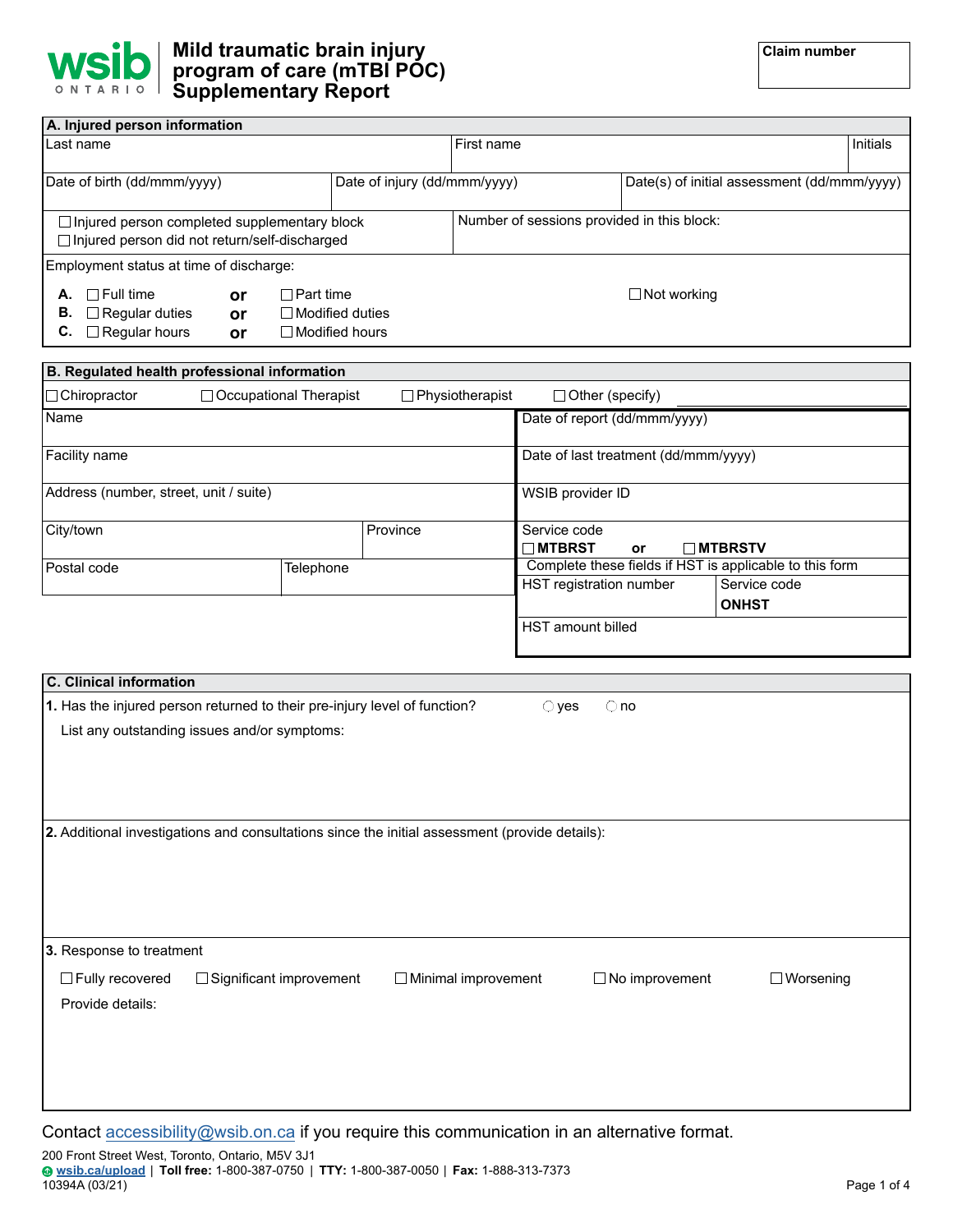

| Last name                   | First name                     | <sup>∣</sup> Initials |
|-----------------------------|--------------------------------|-----------------------|
| Date of birth (dd/mmm/yyyy) | Date of accident (dd/mmm/yyyy) |                       |

|                                                                |                                 | 4. Summary of physical findings (including pertinent negative findings):                                                    |                                             |
|----------------------------------------------------------------|---------------------------------|-----------------------------------------------------------------------------------------------------------------------------|---------------------------------------------|
| Testing                                                        | Normal exam                     |                                                                                                                             | Findings and details                        |
| Musculoskeletal                                                | $\bigcirc$ yes<br>$\bigcirc$ no |                                                                                                                             |                                             |
| Neurological                                                   | $\bigcirc$ yes<br>$\bigcirc$ no |                                                                                                                             |                                             |
| <b>Balance</b>                                                 | $\bigcirc$ yes<br>$\bigcirc$ no |                                                                                                                             |                                             |
| Vestibular                                                     | $\bigcirc$ yes<br>$\bigcirc$ no |                                                                                                                             |                                             |
| Other (specify)                                                | $\bigcirc$ yes<br>$\bigcirc$ no |                                                                                                                             |                                             |
| Mental status and cognition:                                   |                                 |                                                                                                                             |                                             |
|                                                                |                                 |                                                                                                                             |                                             |
| Functional status/exercise testing (if appropriate):           |                                 |                                                                                                                             |                                             |
| 5. Rivermead Post-Concussion Symptoms Questionnaire:           |                                 |                                                                                                                             |                                             |
|                                                                |                                 | Total all scores excluding "other difficulties". The Rivermead is available at www.wsib.ca. Score:                          | /64                                         |
| Comments:                                                      |                                 |                                                                                                                             |                                             |
|                                                                |                                 |                                                                                                                             |                                             |
|                                                                |                                 |                                                                                                                             |                                             |
| 6. Are there any complicating factors that may delay recovery? |                                 | $\square$ yes                                                                                                               | $\Box$ no                                   |
| If yes, please identify:                                       |                                 |                                                                                                                             |                                             |
| Believes hurt equals harm<br>□ Fears/avoids activity           |                                 | $\Box$ Home environment concerns<br>□ Changes in relationship dynamics                                                      |                                             |
| □ Low mood/social withdrawal                                   |                                 | $\Box$ Work environment concerns                                                                                            |                                             |
| Prefers passive treatments                                     |                                 | $\Box$ Other (specify):                                                                                                     |                                             |
| 7. Check all affected activities of daily living:              |                                 |                                                                                                                             |                                             |
| □ Self care                                                    |                                 | □ Housekeeping                                                                                                              | □ Leisure activities/sports                 |
| $\Box$ Meal preparation                                        |                                 | □ Household maintenance (e.g. outdoor<br>maintenance, snow shovelling)                                                      | □ Communication                             |
| Shopping (groceries)<br>□ Child care/care giving               | $\Box$ Driving                  |                                                                                                                             | □ Computer/television use<br>$\Box$ Reading |
|                                                                |                                 | Comment on affected activities of daily living (e.g., current limitations compared with abilities prior to date of injury): |                                             |
|                                                                |                                 |                                                                                                                             |                                             |
|                                                                |                                 |                                                                                                                             |                                             |
|                                                                |                                 |                                                                                                                             |                                             |
|                                                                |                                 |                                                                                                                             |                                             |
|                                                                |                                 |                                                                                                                             |                                             |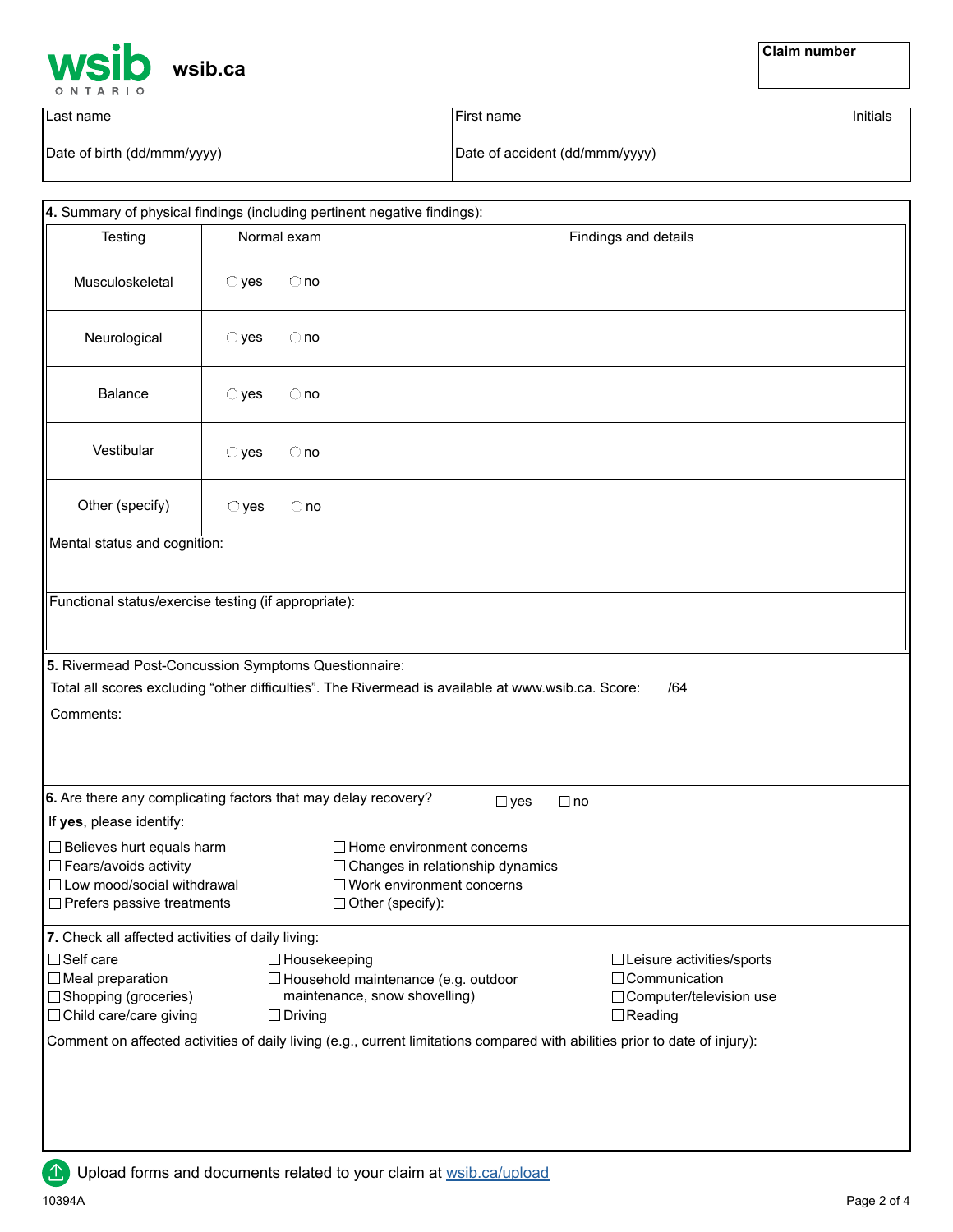|   |               |  |  |  | <b>WSİb</b> wsib.ca |
|---|---------------|--|--|--|---------------------|
| C | <b>NTARIO</b> |  |  |  |                     |

| Last name                   | First name                     | Initials |
|-----------------------------|--------------------------------|----------|
| Date of birth (dd/mmm/yyyy) | Date of accident (dd/mmm/yyyy) |          |

## **D. Functional information**

**8.** Administer and record the scores for the Patient-Specific Functional Scale (PSFS) for three to five functional activities, at least two of which are work-related. The PSFS is available at [www.wsib.ca.](http://www.wsib.ca.)

|                    | Functional activity                                                                        | <b>COS</b><br>score | Current<br>score | Relevant physical demands / functional<br>requirements | Clinician's assessment of current ability             |
|--------------------|--------------------------------------------------------------------------------------------|---------------------|------------------|--------------------------------------------------------|-------------------------------------------------------|
| E.g.               | Lift from floor level                                                                      | 3/10                | 10/10            | Lift 30 lb box from floor level, using both<br>hands.  | Lift 30 lb box from floor level, using both<br>hands. |
| 1.                 |                                                                                            | /10                 | /10              |                                                        |                                                       |
| 2.                 |                                                                                            | /10                 | /10              |                                                        |                                                       |
| 3.                 |                                                                                            | /10                 | /10              |                                                        |                                                       |
| $\boldsymbol{4}$ . |                                                                                            | /10                 | /10              |                                                        |                                                       |
| 5.                 |                                                                                            | /10                 | /10              |                                                        |                                                       |
|                    | Total: Divide the total score<br>by the number of activities<br>(minimum three activities) | /10                 | /10              |                                                        |                                                       |

**9.** Provide the injured person's functional abilities, limitations, restrictions and accommodations to facilitate return to work. **Physical Limitations Limitations Describe recommended accommodation** Sit/stand (duration of each / frequency of change) Lifting (weight/frequency, own pace or high demand) Walking (distance/time) **Carrying** Other (specify): **E. Abilities, limitations and accommodations for return-to-work planning**  yes ◯no ◯na yes ◯no ◯na yes ⊜no ⊝na yes ◯no ◯na yes ◯no ◯na